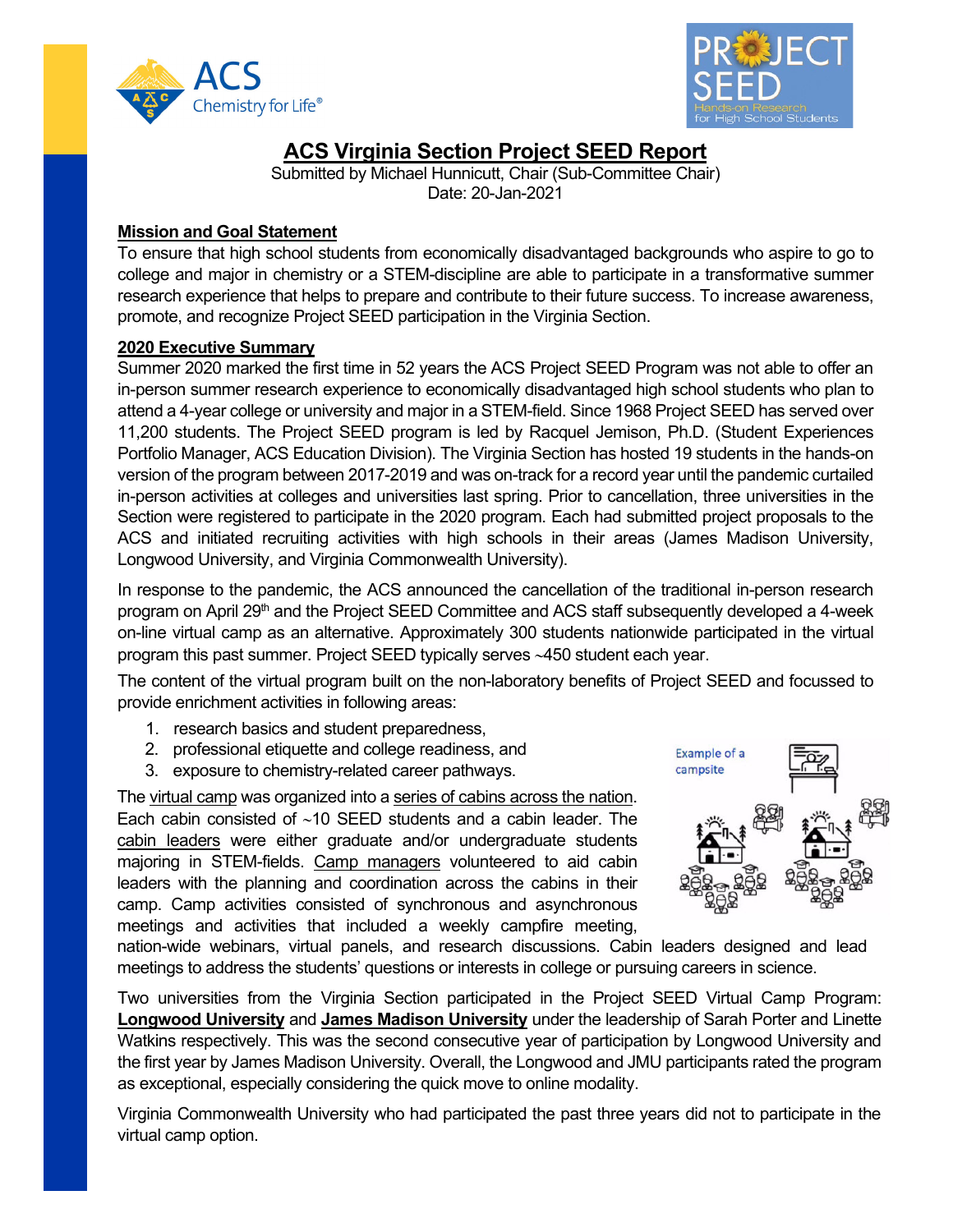# **Project SEED at Longwood University**

Sarah Porter (Professor of Chemistry, Project SEED coordinator, Director of Longwood Summer Scholars) served as a Camp Manager for the virtual summer camp offered by Project SEED. In this capacity, she and another professor from Bob Jones University, Dr. Robert E. Lee, oversaw a group of Cabin Leaders (mostly college students and graduate students) who worked directly with the Project SEED students in small groups, or "cabins."

Jonathan White (Assistant Professor of Chemistry, Assistant Director of Longwood Summer Scholars) presented a "Research Hike" during the virtual summer camp. His talk was titled "The history and chemistry of the platinum-based drugs." Research Hikes were one of several different experiences offered to the students in Project SEED this summer. During the Research Hikes, researchers from across academia and industry presented their research to interested students.

Benjamin Campbell (Assistant Professor of Biology/Science Education) participated in the final "un-conference" by presenting a talk in one of the sessions. His talk was titled "Different Levels of Conceptualizing Science Phenomena."

Keira Naff (senior chemistry/science education major at Longwood) was a Cabin Leader, and worked directly with twelve students in the virtual camp. Cabin leaders designed and lead meetings that were oriented toward the students' questions or interests in college or pursuing careers in science.

Antonio Harvey (Prince Edward County High School) was a student participant in the virtual summer camp. Antonio was a Project SEED student at Longwood in the summer of 2019 and was accepted as a SEED II student for the virtual summer camp in 2020. Antonio will be graduating from PECHS in May and will attend Longwood in the Fall of 2021 and major in chemistry.

#### **Project SEED at James Madison University**

Linette Watkins (Professor of Chemistry, Chemistry Department Head, and Project SEED coordinator) initiated efforts for at JMU to host the in-person, hands-on version of the program. The department established key contacts in the Harrisonburg City Public Schools and Rockingham Country Public Schools and subsequently sent recruitment information for interested students to these schools.

Gina MacDonald (Professor of Chemistry) and Ashleigh Baber (Assistant Professor) each served as a Camp Manager for the virtual summer camp program. They participated in nation-wide Project SEED events, as well as, worked with their Cabin Leaders to design, plan, and participate in meetings with the Project SEED students assigned to their cabins.

Adrianne Lee (2020 JMU graduate, chemistry major) served as a was a Cabin Leader, and worked directly with ten students in her cabin. The three other cabin leaders were not affiliated with JMU.

# **Project SEED at Virginia Commonwealth University**

Efforts at VCU were led by Mike Hunnicutt (Associate Professor of Chemistry, Project SEED Lead Coordinator) and Mychal Smith (Assistant Professor, Project SEED Co-coordinator). Faculty participation was anticipated to eclipsed prior years with the submission of 8 SEED project proposals to the Project SEED National Committee. In an effort to expand the student candidate pool, the VCU team arranged for the Maggie L. Walker Governor's School (located in the Richmond city limits) to participate in Project SEED for the first time along with the high schools in the Richmond Public School system. Virginia Commonwealth University chose not to participate in the virtual camp option.

# **Virginia Section Plan for 2021**

As shown on the next page, the national Project SEED Committee has redesigned the program for 2021 based on the positive experience with the virtual program this past summer. The "New Normal" (Plan A)